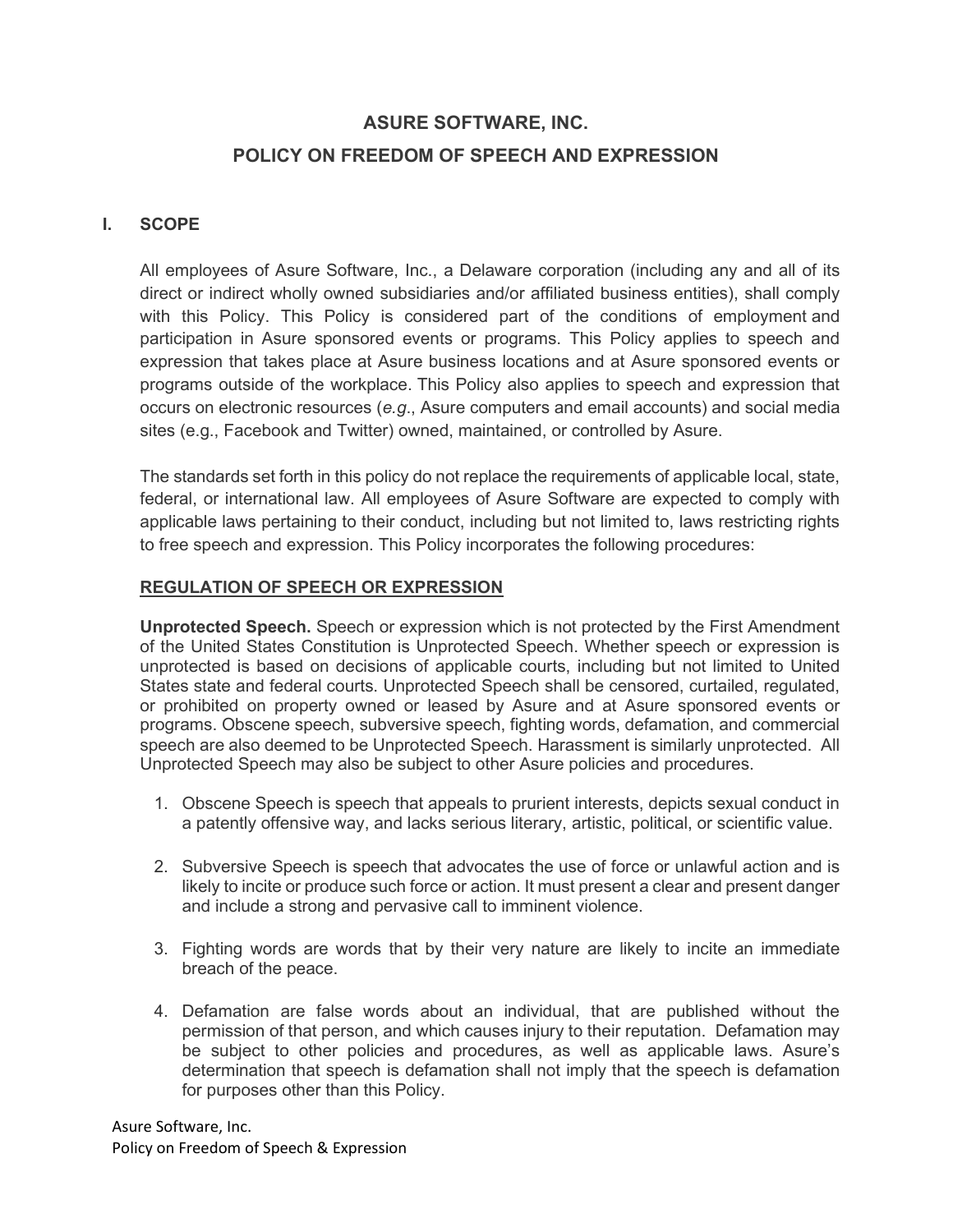5. Commercial Speech is speech where the intended audience is consumers. It is spoken by an individual or entity with a good or service to sell for the purpose of inducing consumers to engage in a commercial transaction.

Protected Speech. Speech or expression that is protected by the First Amendment of the United States Constitution is Protected Speech. All forms of Protected Speech are allowed on property owned or leased by Asure and at Asure sponsored events or programs without regard to location, subject to the provisions of this Policy or applicable laws. Protected Speech may not be censored, curtailed, regulated, or prohibited by the company, except in accordance with the following principles.

- 1. Reasonable time, place, and manner restrictions can be used to:
	- I. Protect public safety,
	- II. Ensure that the work of the company is not impaired in any way,
	- III. Ensure that access to Asure buildings is maintained,
	- IV. Prevent the infringement upon the equal rights and freedoms of others, or
	- V. Balance the costs associated with an event against the principles articulated in this policy.
- 2. Whenever possible, any regulation of Protected Speech shall minimize the impact such regulation shall have on the ability of employees of Asure to freely express their views and to peacefully and lawfully protest against actions and opinions with which they disagree.
- 3. Protected Speech shall not be censored, curtailed, regulated, or prevented on the basis of content or viewpoint.

## II. POLICY STATEMENT

Asure strives to enable its employees to pursue truth, seek knowledge, and develop understanding of what it means to be a member of a civil society. Freedom of speech and expression are indispensable to Asure's mission. While each member of Asure Software enjoys freedom of speech and expression both within and outside the workplace, such freedom also comes with responsibility.

Asure vigorously supports the rights of all employees of Asure Software to freely express their views and to peacefully and lawfully protest against actions and opinions with which they disagree. Asure also recognizes that the right to free speech and expression is not absolute. It must be balanced against the company's obligation to the principles of freedom and to provide a secure and civil environment where employees can freely exchange ideas and